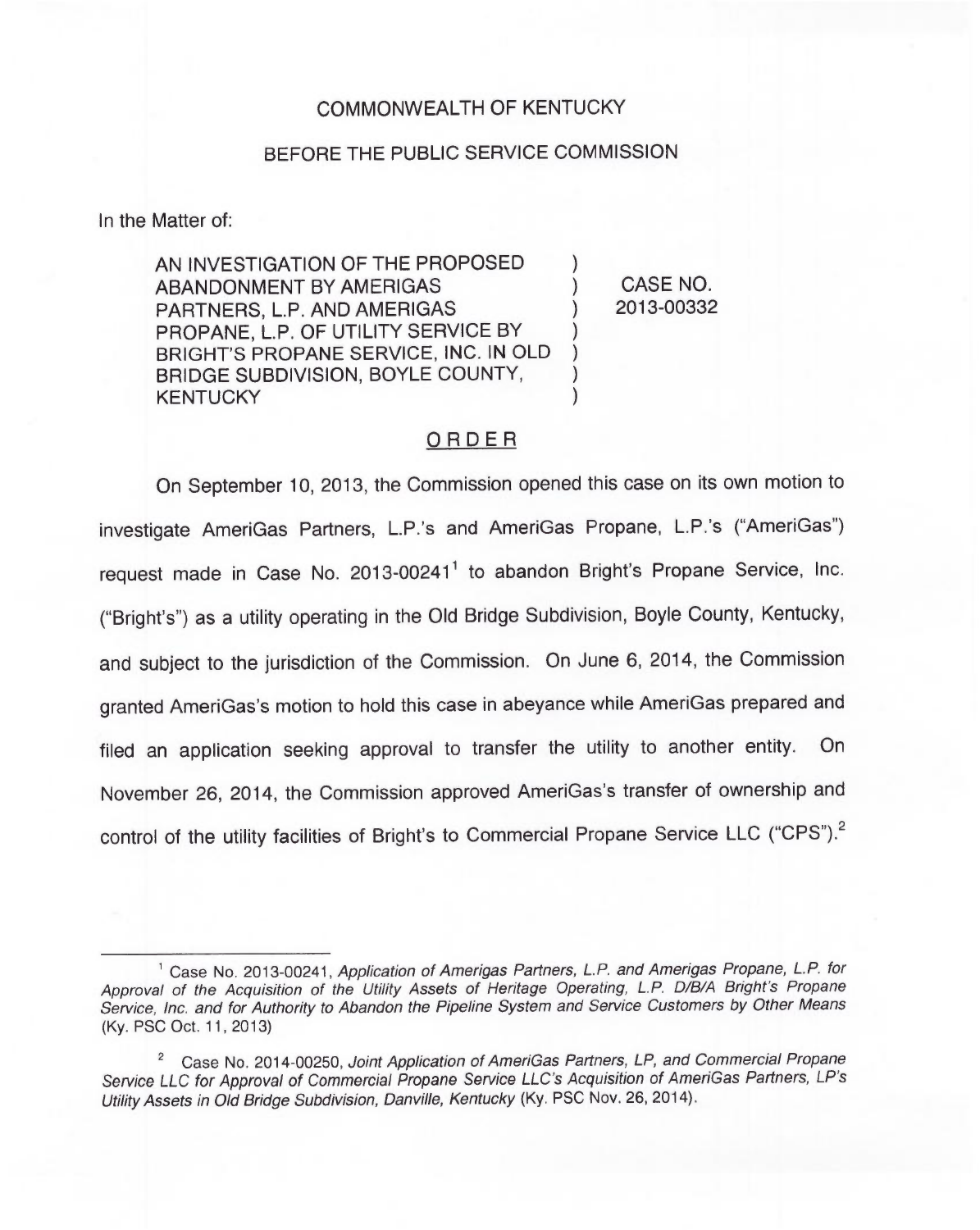On January 5, 2015, AmeriGas and CPS notified the Commission in Case No.  $2014$ -00250 $^3$  and in this matter that CPS's acquisition of Bright's was completed on January 5, 2015, effective January 1, 2015. Also on January 5, 2015, CPS filed an adoption notice, pursuant to 807 KAR 5:011, Section 11(6), and a copy of the new tariff in CPS's name (doing business as Bright's), as required by the Commission.<sup>4</sup> AmeriGas now moves to withdraw its request to abandon Bright's and requests that the Commission close this case on the grounds that the transfer of ownership of Bright's renders our investigation of AmeriGas's request to abandon Bright's as moot.

Having considered the motion and being otherwise sufficiently advised, the Commission finds that the transfer of ownership of Bright's renders these proceedings moot and that this case should be dismissed.

IT IS THEREFORE ORDERED that:

1. AmeriGas's motion is granted and its application to abandon Bright's is dismissed as moot.

2. This case is closed and is removed from the Commission's docket.



ATTES<sub>1</sub> Executive Director  $\overline{3}$  $Id.$ 

Id. at 14.

Case No. 2013-00332